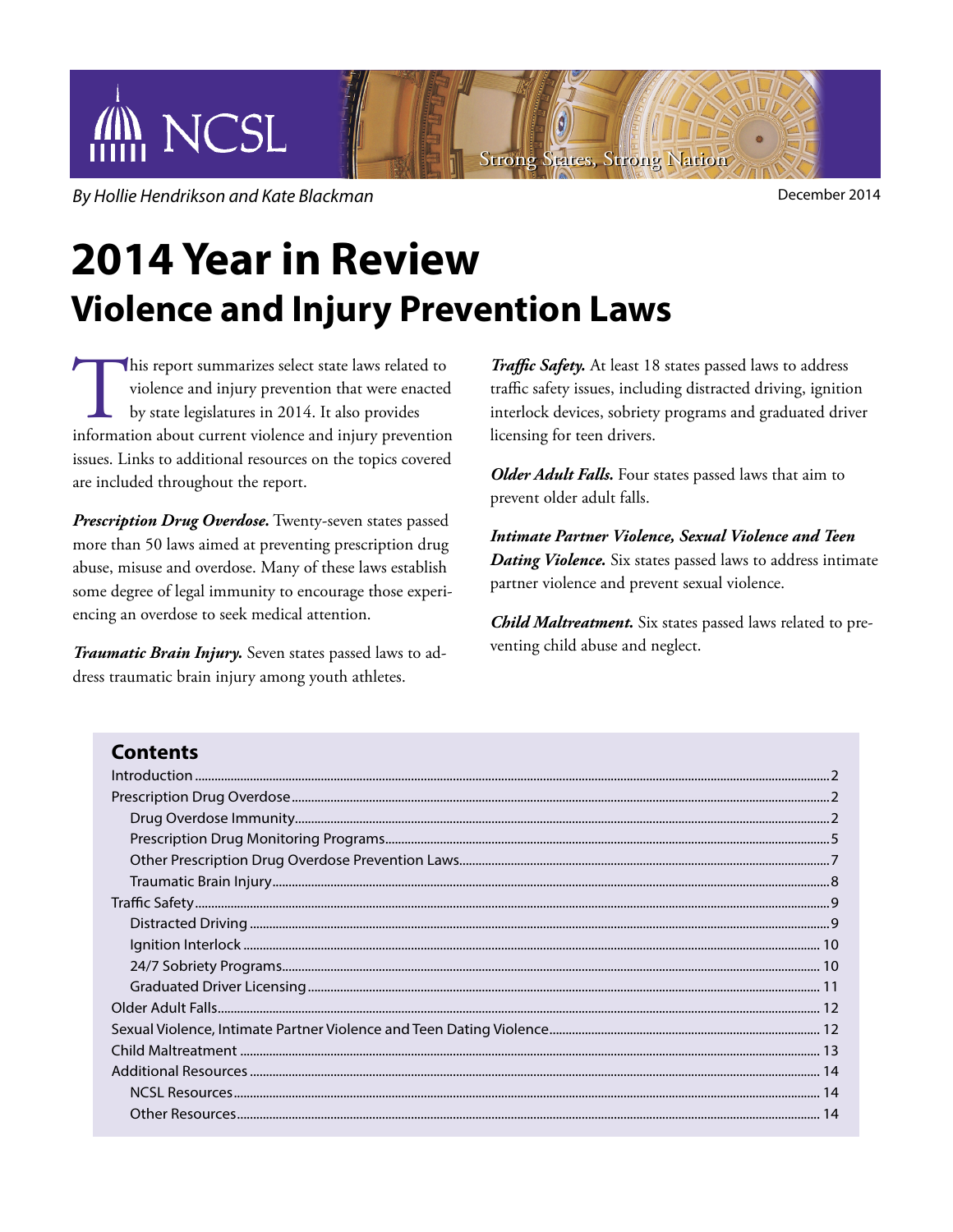## **Introduction**

Unintentional and violence-related injuries are the leading cause of death for Americans ages 1 through 45. Among young and middle-aged Americans, injuries from car crashes, poisonings or falls are prominent risks. For adults over age 65, falls, as well as injuries related to motor vehicle crashes, can result in lengthy hospitalizations and reduced independence.

This report provides a summary of violence and injury prevention laws enacted in 2014 and a brief overview of select policy issues, including prescription drug overdose; traumatic brain injury; traffic safety; older adult falls; intimate partner violence, sexual violence and teen dating violence; and child maltreatment. This review is intended as a resource for state legislators and legislative staff who seek to learn about state policy actions that aim to reduce the burden of violence and injuries.

## **Prescription Drug Overdose**

Prescription drug overdoses in the United States increased four-fold between 1999 and 2012. Among adults ages 25 to 64, drug overdoses cause more deaths than motor vehicle crashes. Deaths by prescription painkillers, often called opioid pain relievers, are becoming increasingly common, killing more than 16,000 Americans in 2013 alone.

[State legislatures are increasingly interested in ways to](http://www.ncsl.org/Default.aspx?tabid=13853)  [reduce prescription drug overdoses](http://www.ncsl.org/Default.aspx?tabid=13853) and prevent people from using these drugs for recreational purposes. In 2014, 27 states passed more than 50 laws to address this growing public health concern. Three categories of these laws are described below: drug overdose immunity, prescription drug monitoring programs and other types of laws.

#### **Drug Overdose Immunity**

In 2014, 17 states passed laws to reduce the number of overdose-related deaths by encouraging people to seek help. These laws generally fall in two categories. The first type provides immunity from low-level criminal prosecution for drug-related violations for those who seek medical assistance for themselves or others who are experiencing an overdose. The second type allows health care providers or other authorized individuals to dispense an opioid antagonist, such as naloxone, to counter the effects of a drug overdose. Brief descriptions of these laws follow.

#### **California**

*Senate Bill 1438* clarifies that peace officers are included among those authorized to receive and distribute opioid antagonists to someone who is experiencing an overdose. This law also establishes emergency medical technician training protocols and standards for use and distribution of opioid antagonists.

*Assembly Bill 1535* authorizes the California State Board of Pharmacy to establish regulations that standardize distribution of naloxone. Standards must require pharmacists to provide education to the patient receiving naloxone about overdose prevention and recognition, and safe administration of naloxone. The law requires pharmacists to notify a patient's primary care provider of any drugs or naloxonerelated devices supplied to the patient. Pharmacists also must complete an opioid antagonist training program.

#### **Connecticut**

*House Bill 5487* provides immunity from prosecution to a person who administers an opioid antagonist to another person who is experiencing an opioid-related drug overdose. The law also provides the same legal immunity to a licensed health care professional, who is acting with reasonable care, for administering an opioid antagonist.

#### **Stopping an Overdose**

Opioid antagonists, such as naloxone, are drugs used to counter the effects of an opioid-related overdose. These FDA-approved drugs are to be used only in a medical emergency. Some drug immunity laws specify naloxone as the preferred opioid antagonist, while others use the more general term opioid antagonists. For more information about state laws related to opioid antagonists, see [NCSL's](http://www.ncsl.org/Default.aspx?tabid=27756)  [Drug Overdose Immunity "Good Samaritan" Laws.](http://www.ncsl.org/Default.aspx?tabid=27756)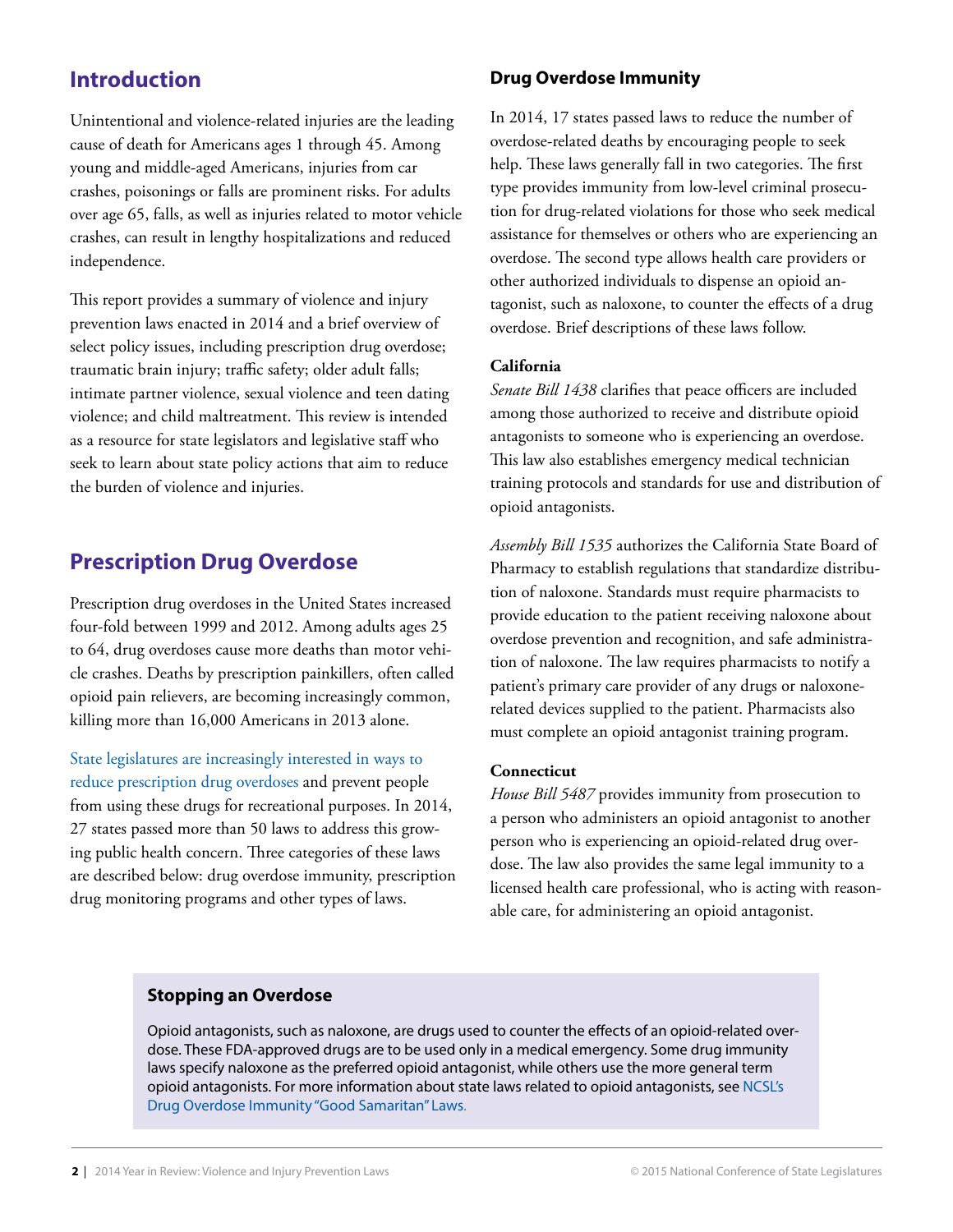#### **Delaware**

*Senate Bill 219* allows the Department of Health and Social Services to create a community-based program that increases access to naloxone. Participants in the program must complete a free or low-cost training program*.* The law also allows friends and family members of an opioid-addicted person to purchase naloxone, when the addicted person has a prescription. Prevention education and training are to be available to these families and friends.

*House Bill 388* allows peace officers who completed an approved training course to receive, carry and administer naloxone to a person experiencing an opioid-related overdose. The law also provides immunity for officers who, in good faith and without gross negligence, administer naloxone to a person experiencing an overdose. The Department of Health and Social Services is also required to create a uniform treatment plan for administration of naloxone by peace officers and participants in the community-based naloxone access program (created in Senate bill 219, see above).

#### **Georgia**

*House Bill 965* provides immunity from certain arrests, charges or prosecutions for people who seek medical assistance for a drug overdose. The law also provides immunity to practitioners and pharmacists who dispense or prescribe opioid antagonists in good faith and in accordance with current standards of care.

#### **Indiana**

*Senate Bill 227* allows emergency medical technicians, firefighters, law enforcement officers or paramedics to administer an overdose intervention drug to a person suffering from an overdose. The law allows certain health care providers to prescribe and dispense overdose intervention drugs to the groups listed above.

#### **Louisiana**

*Senate Bill 422* provides immunity from prosecution for people seeking medical assistance, either for themselves or others, for drug overdoses. The law also authorizes first responders to administer, without a prescription, opioid antagonists when encountering an individual who is exhibiting signs of an opioid overdose. First responders are required complete the training necessary to safely and properly administer an opioid antagonist.

*House Bill 754* authorizes first responders to administer naloxone or another opioid antagonist to any individual who is undergoing or who is believed to be undergoing an opioid-related drug overdose. The law requires first responders to complete the training necessary to safely and properly administer naloxone or another opioid antagonist to individuals who are experiencing a drug overdose.

#### **Massachusetts**

*House Bill 4001* creates naloxone distribution programs to expand first-responder and bystander training to properly administer naloxone. The law also authorizes community pilot programs. Pharmacists are required to complete a training program on opioid antagonists and to provide to the Department of Public Health the number of times an opioid antagonist is dispensed annually.

#### **Maine**

*House Bill 1209 (LD 1686)* authorizes health care professionals to prescribe naloxone to an individual who is at risk of experiencing a drug overdose. The law also allows health care professionals to prescribe naloxone to an immediate family member of a person at risk for an overdose. The family member is allowed to administer naloxone if, in good faith, he or she believes the at-risk person is experiencing an overdose. The law also authorizes naloxone administration by law enforcement officers and firefighters who have received medical training to correctly do so.

#### **Michigan**

Michigan passed several laws in 2014 to address abuse of prescription opioid drugs. For more detailed information about the package of laws, see the Michigan Senate Fiscal Agency's [bill analysis](http://www.legislature.mi.gov/documents/2013-2014/billanalysis/Senate/htm/2013-SFA-5404-F.htm).

*Senate Bill 857* amends the state's existing Good Samaritan law to provide civil immunity for a person who administers an opioid antagonist to another individual who is believed to be experiencing an overdose.

*House Bill 5404* requires [medical control authorities](http://www.michigan.gov/mdch/0,4612,7-132-2946_5093_28508-132260--,00.html) to establish emergency medical protocols that require each life support vehicle to be equipped with opioid antagonists and emergency services personnel to be properly trained to administer the opioid antagonists. The law also frees medical professionals from liability when they administer opioid antagonists to individuals suffering from an opioid-related overdose.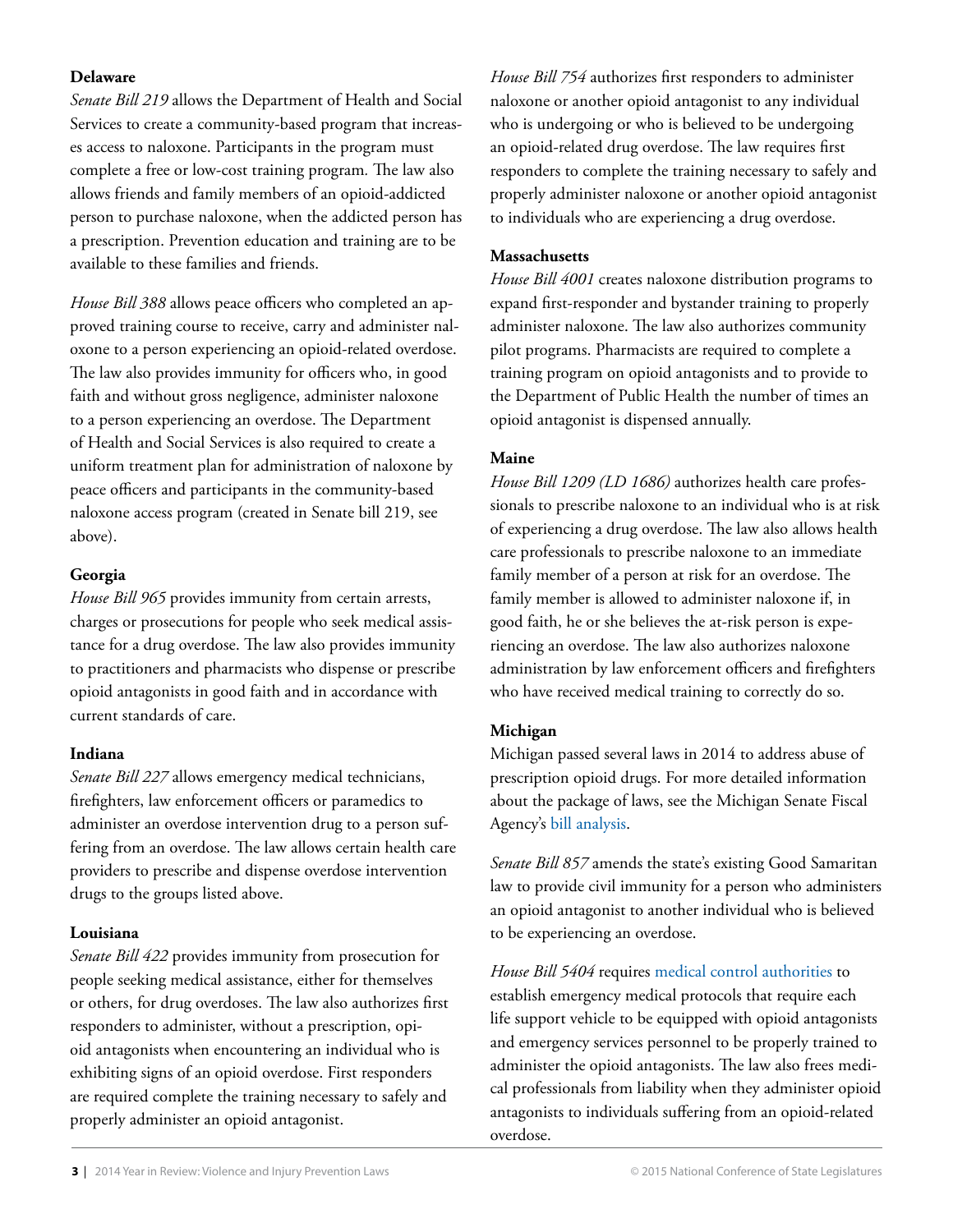*House Bill 5405* specifies that a person who, in good faith, administers an opioid antagonist to an individual he or she believes is suffering from an opioid-related overdose, is not subject to criminal prosecution or professional sanction.

*House Bill 5407* authorizes prescribers to dispense an opioid antagonist to a family member, friend or other individual in a position to assist a person who is at risk of experiencing an opioid-related overdose. The law also grants civil liability protection to a practitioner who prescribes or dispenses an opioid antagonist that is administered and results in injury or death. The Department of Community Health is required to publish an annual report on opioidrelated overdoses in Michigan.

#### **Minnesota**

*Senate File 1900* permits individuals who are acting in good faith to administer opioid antagonists and limits liability for these individuals. It also provides immunity to certain individuals who seek medical assistance for themselves when experiencing an overdose or for another individual who may be experiencing an alcohol or drug overdose.

#### **Missouri**

*House Bill 2040* allows first responders, with appropriate training*,* to administer naloxone to patients who are suffering from an apparent opioid-related overdose. It also allows pharmacies to provide naloxone to qualified first-responder agencies.

#### **New York**

*Senate Bill 6477B* establishes that health care professionals and pharmacists may prescribe, dispense or distribute opioid antagonists. These prescriptions may be non-patientspecific to allow for increased access to opioid antagonists. The law also specifies that any recipient of this prescription is not liable, if he or she is acting in good faith.

#### **Ohio**

*House Bill 170* allows a family member, friend or other individual, who is in a position to assist an individual who is apparently experiencing or is at risk of experiencing an opioid-related overdose, to obtain and administer naloxone without being subject to criminal prosecution. The immunity is valid as long as the naloxone was obtained from a licensed health professional and the person attempts to

contact an emergency medical provider either immediately before or after administering naloxone. The law also allows law enforcement officers to administer naloxone, without being subject to administrative action or criminal prosecution and if acting in good faith, to an individual who apparently is experiencing an opioid-related overdose.

#### **Oklahoma**

*House Bill 2666* allows naloxone or other opioid antagonists to be dispensed or sold by a pharmacy without a prescription, as long as it is done under supervision of a licensed pharmacist.

#### **Pennsylvania**

*Senate Bill 1164* establishes immunity for a person on probation or parole who transported a person experiencing a drug overdose to a law enforcement agency, campus security office or health care facility, or for reporting the event with the 911 system. To receive immunity, the person must give his or her name and location, cooperate with all personnel involved and remain at the scene. The law also allows a licensed health care professional to dispense naloxone to person at risk of experiencing an opioid-related overdose, or to a family member, friend or other person in a position to assist this person. The licensed health care professional is immune from legal or professional disciplinary action from any result of the administration of naloxone. In addition, the Department of Health is required to develop or approve training and instructional materials about opioid-related overdoses and naloxone administration.

#### **Tennessee**

*Senate Bill 1631* authorizes a licensed health care practitioner to prescribe, in good faith, naloxone to a person who is at risk of experiencing an opioid-related overdose. A family member, friend or a person who is in a position to assist a person at risk also can receive this prescription and administer the opioid antagonist. Both the practitioner and person administering the drug will be immune from civil liability. Furthermore, the commissioner of health is required to create and maintain an online education program with the goal of educating the public on administration of opioid antagonists and the techniques for dealing with opioid-related drug overdoses.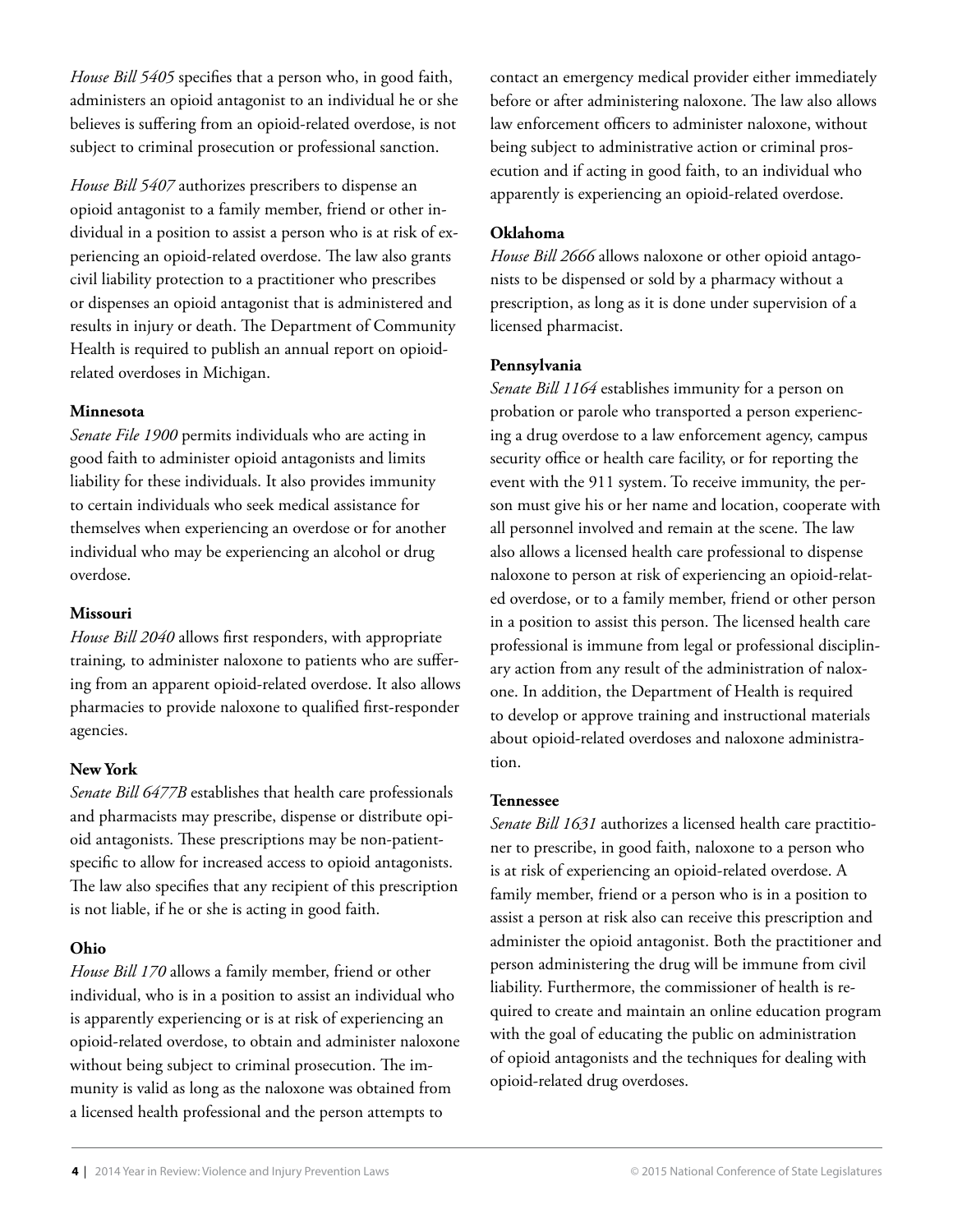#### **Utah**

*House Bill 119* allows dispensing and administration of an opioid antagonist to a person who is believed to be experiencing a drug overdose. The law also clarifies that it is not unlawful or unprofessional conduct for certain health professionals to prescribe an opioid antagonist to a person who is experiencing a drug overdose.

#### **Wisconsin**

*Assembly Bill 446* allows any person to possess and deliver or dispense an opioid antagonist. Health care workers may dispense or posses these drugs only if they have the legal authority to do so. A first responder must have undergone training before he or she can administer opioid antagonists. The law requires emergency medical technicians to carry opioid antagonists and to receive training for their proper administration. It also allows law enforcement officers and firefighters to receive training to administer opioid antagonists. The law authorizes a licensed physician, licensed physician assistant and registered nurse to prescribe an opioid antagonist to a person who is in a position to assist another person who is at risk of experiencing an opioidrelated drug overdose. Any person acting in good faith who administers an opioid antagonist to another is immune from civil or criminal liability, as is the health care professional who prescribed the opioid antagonist.

## **Prescription Drug Monitoring Programs**

Statewide prescription drug monitoring programs (PD-MPs) aim to electronically track prescription painkillers with the goal of preventing people from obtaining multiple prescriptions from multiple providers. Sixteen states enacted legislation in 2014 to modify an existing PDMP. Of these states, Indiana, Louisiana, Rhode Island, South Carolina, Tennessee and Virginia passed laws to require prescribers or dispensers of controlled substances to use or report to the state's PDMP. Brief descriptions of these laws follow.

#### **Colorado**

*House Bill 1173* authorizes medical directors or appointed designees at substance abuse treatment facilities to access the Prescription Drug Monitoring Program. The law also directs the Department of Human Services to create a secure online substance abuse treatment registry to allow

substance abuse treatment facilities to verify patient eligibility and register patients.

*House Bill 1283* allows an out-of-state pharmacist to access Colorado's Prescription Drug Monitoring Program data if inquiring about a current patient to whom the pharmacist is dispensing a controlled substance. The law also allows federally owned and operated pharmacies to submit data to the program database. Creation of a Prescription Drug Monitoring Task Force also is authorized by this law to develop a plan to reduce prescription drug abuse in the state.

#### **Florida**

*House Bill 7177* makes changes to data-sharing rules with the prescription drug monitoring program, the Electronic-Florida Online Reporting of Controlled Substances Evaluation Program (E-FORCSE), by requiring a law enforcement agency to enter into a user agreement with the Department of Health (DOH) before the department releases E-FORCSE information to that agency. Information released to the attorney general's Medicaid fraud investigators, DOH's health care regulatory boards and law enforcement agencies may be shared only if the information is relevant to the investigation that prompted the request.

#### **Idaho**

*House Bill 348* clarifies that people have the right to access information from the controlled substance database about themselves and designate others, such as a peer assistance entity, to access that information.

*House Bill 396* requires that prescribers of controlled substances register with the Board of Pharmacy every year to obtain online access to the controlled substances prescription database. This law exempts veterinarians from this required registration.

#### **Indiana**

*House Bill 1218* requires that prescriptions for controlled substances be reported to the Indiana Scheduled Prescription Electronic Collection and Tracking (INSPECT) program within seven days after the drug has been dispensed. Beginning Jan. 1, 2016, prescribers are required to report controlled substance prescriptions daily to the program. The Board of Pharmacy is required adopt a rule requiring a practitioner in an opioid treatment program to check the INSPECT program in specified circumstances. The law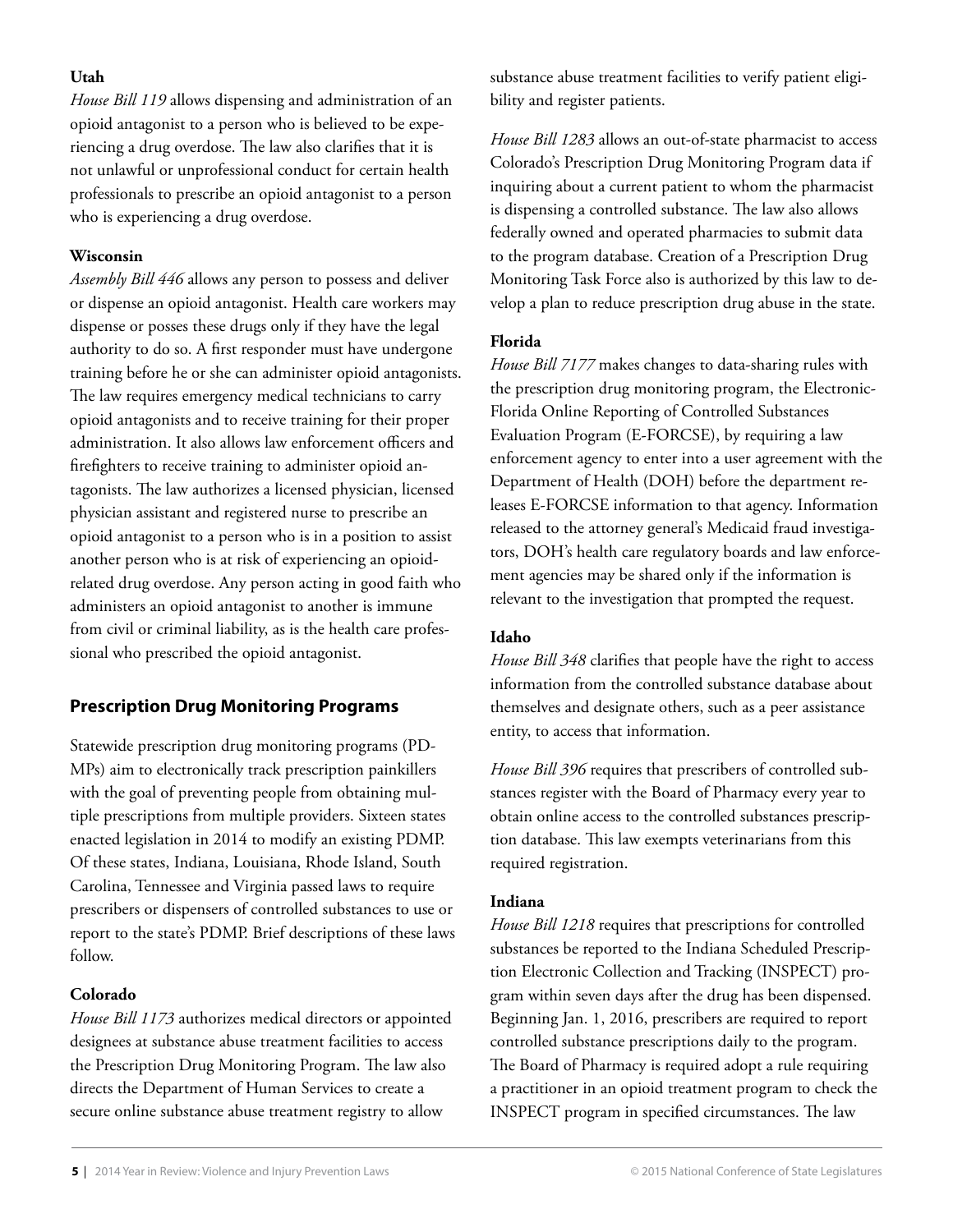also prohibits an opioid treatment program from prescribing, dispensing or providing more than a seven-day supply of opioid treatment medication to a patient to take out of the facility.

#### **Iowa**

*Senate File 2080* permits the Board of Pharmacy to enter into an agreement with a prescription monitoring program or database operated in a bordering state or in the state of Kansas for mutual exchange of information.

#### **Louisiana**

*Senate Bill 496* requires a prescriber to access the Prescription Monitoring Program prior to initially prescribing any schedule II controlled substance when prescribed for noncancer-related chronic or intractable pain. The law also establishes limits on prescriptions for schedule II substances, including prohibiting a schedule II prescription to be filled more than 90 days after the date of the prescription*.*

*Senate Bill 556* requires controlled substances dispensers to report prescriptions to the Prescription Monitoring Program no later than the next business day after dispensing.

#### **Maryland**

*House Bill 1296* authorizes the Prescription Drug Monitoring Program to review prescription monitoring data and report possible misuse or abuse of a monitored prescription drug to the prescriber or dispenser. The program is required to obtain clinical guidance about possible misuse and abuse, and the interpretation of the data, before reporting the misuse or abuse of a monitored prescription drug.

*House Bill 255* extended the state's Prescription Drug Monitoring Program through 2019. The law also allowed the program to receive and share information with other states' prescription monitoring programs, provided the information is used in accordance with the law.

#### **Maine**

*Senate Bill 743* (LD 1840) enables prescribers to be automatically enrolled in the Prescription Monitoring Program when applying for or renewing a professional license. The law directs the Department of Health and Human Services to update the enrollment mechanism for prescribers of controlled substances who are applying or renewing a professional license.

#### **Minnesota**

*House File 2402* changes membership of the Prescription Monitoring Program Advisory Task Force to include medical examiners and coroners. It also requires the task force to develop criteria for sending unsolicited prescription monitoring data to prescribers and dispensers.

#### **Ohio**

*House Bill 341* requires prescribers of opioids or benzodiazepines to request patient information from the state's prescription monitoring program, the Ohio Automated Rx Reporting System (OARRS), before writing a prescription. Under this law, if the course of treatment continues for more than 90 days, prescribers are required to request patient information from OARRS. The law also requires that prescribers and pharmacists who prescribe or dispense opioids or benzodiazepines certify to their licensing board that they have access to OARRS when renewing a license.

#### **Oklahoma**

*House Bill 2665* authorizes the disclosure of Prescription Monitoring Program information to prescription monitoring programs of other states, provided that a reciprocal data-sharing agreement is in place.

#### **Pennsylvania**

*Senate Bill 1180* establishes the Achieving Better Care by Monitoring All Prescriptions Program (ABC-MAP), which provides prescribers and dispensers' access to a patient's prescription medication history through an electronic system to alert medical professionals to potential dangers of certain treatment options. It creates the ABC-MAP Board to establish and oversee the program. In addition, the law helps prescribers identify at-risk individuals and refer them to drug addiction treatment professionals and programs. The program also alerts the appropriate licensing board if it detects prescribing practices that deviate from established clinical standard.

#### **Rhode Island**

*House Bill 7574/Senate Bill 2523* allows an authorized designee of a practitioner or pharmacist to consult the prescription drug monitoring database on a practitioner's or pharmacist's behalf. The practitioner or pharmacist is ultimately responsible for any confidentiality requirement and the decision about whether to prescribe or dispense controlled substance. The law also requires practitioners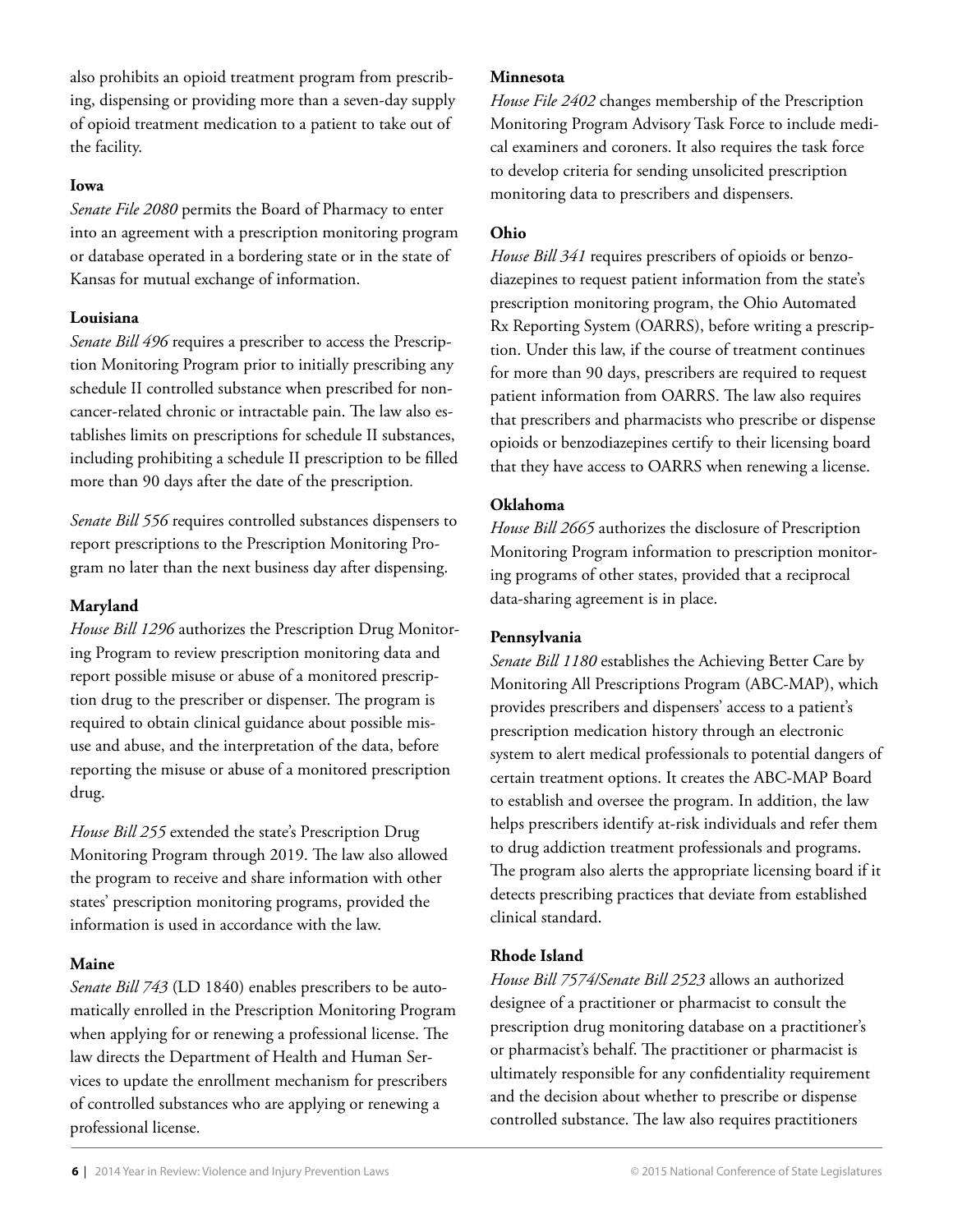to register with the prescription drug monitoring database upon registration or renewal of authority to prescribe controlled substances.

#### **South Carolina**

*Senate Bill 840* requires dispensers of controlled substances to submit daily reports of prescription information to the Department of Health. The law also requires a court order for release of certain information for research and education purposes. It also establishes continuing education requirements for physicians.

#### **Tennessee**

*Senate Bill 2547* requires health care providers to report controlled substances prescriptions to the Controlled Substance Monitoring Database each business day. It also authorizes the Board of Pharmacy to implement this new requirement.

#### **Utah**

*Senate Bill 29* allows authorized employees of Medicaid managed care organizations to access the state's Controlled Substance Database Program if the organization suspects a Medicaid recipient is improperly obtaining a controlled substance.

*Senate Bill 178* allows a pharmacist to designate up to three licensed pharmacy technicians to have access to the Controlled Substances Database Program on behalf of the pharmacist.

#### **Virginia**

*House Bill 874* authorizes the Board of Pharmacy to identify substances or drugs that have the potential for abuse and are available by prescription only. The law requires prescribers to report these drugs to the Prescription Monitoring Program.

*House Bill 1249/Senate Bill 294* requires prescribers of controlled substances to be registered with the Prescription Monitoring Program when filing for licensure or renewal. The law also requires registered prescribers to request information from the program regarding a patient's treatment history prior to issuing a prescription for benzodiazepine or an opiate that is anticipated to last for more than 90 consecutive days. The law also authorizes the secretary of health and human resources to identify and publish a list

of benzodiazepines or opiates that have a low potential for abuse by human patients. Prescriptions on this list will not require the prescriber to request and obtain information from the Prescription Monitoring Program.

## **Other Prescription Drug Overdose Prevention Laws**

In 2014, Colorado, Illinois, Massachusetts, Ohio and Tennessee passed laws to curb prescription drug overdoses that are not related to legal immunity or prescription drug monitoring programs*.* Brief descriptions of these laws follow.

#### **Colorado**

*House Bill 1207* requires the Department of Public Health and Environment to establish a household medication take-back program to collect and dispose of unused household medications. It allows individuals to dispose of unused household medications at approved collection sites.

#### **Illinois**

*Senate Bill 2928* allows a law enforcement agency to collect, store and transport controlled substances from residential sources to a site or facility permitted by the Environmental Protection Agency.

#### **Massachusetts**

*Senate Bill 2142* provides for creation of standards and certification for substance use treatment disorder providers. It allows a commission to determine opiates that pose a risk to public health because of misuse or abuse and, when possible, to identify a drug formulary of appropriate substitutions. In addition, it provides for required insurance coverage for abuse-deterrent opioid drugs identified on the formulary. The law also allows the commissioner of public health to create regulations related to practitioners' prescribing of certain drugs.

#### **Ohio**

*House Bill 314* establishes an explicit informed consent requirement for prescribers who intend to prescribe controlled substances containing opioids to minors. The law limits to no more than a 72-hour supply the quantity of a controlled substance containing opioids that a prescriber may prescribe to a minor.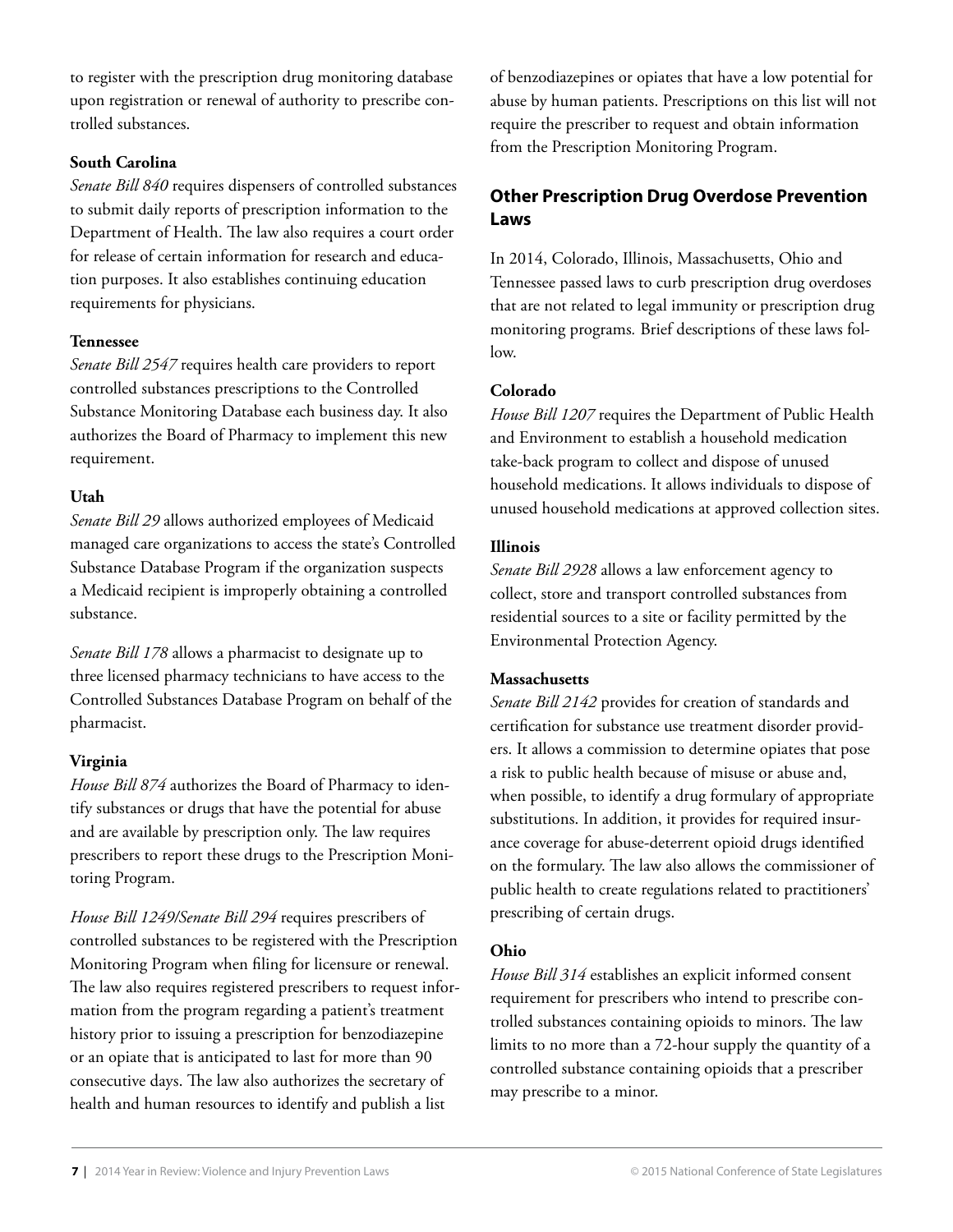#### **Tennessee**

*Senate Bill 1663* requires licensed health care practitioners to notify their specific licensure board of work they carry out at any pain management clinic. The law also requires a prescription drug wholesaler to inform the Board of Pharmacy of suspicious orders and to report theft or loss to law enforcement agencies. The law also authorizes a pain management clinic to be issued an order of abatement if the clinic has been a site of crime.

For more information about strategies to prevent prescription drug overdose, see:

- **•**  [NCSL's Prescription Drug Overdose and Abuse Pre](http://www.ncsl.org/Default.aspx?TabId=13853)[vention Legislation Tracking Web page](http://www.ncsl.org/Default.aspx?TabId=13853)
- **NCSL's Prescription Drug Overdose: Strategies for** [Prevention](http://www.ncsl.org/default.aspx?tabid=28314)
- **National Center for Injury Prevention and Control's** [Drug Overdose Prevention Web page](http://www.cdc.gov/homeandrecreationalsafety/overdose/index.html)

# **Traumatic Brain Injury**

Traumatic brain injury (TBI) is a [serious public health](http://www.cdc.gov/injury/about/focus-tbi.html)  [problem in the United States.](http://www.cdc.gov/injury/about/focus-tbi.html) In 2010, at least 2.5 million emergency department visits, hospitalizations or deaths included a diagnosis of TBI, either alone or in combination with other injuries. Approximately 85 percent of TBIs are concussions or mild brain injuries. Children, adolescents and older adults are most likely to sustain a TBI. [Since 2009, 50 states and the District of Columbia passed](http://www.ncsl.org/default.aspx?tabid=18687)  [laws to address traumatic brain injury.](http://www.ncsl.org/default.aspx?tabid=18687) Most of these laws target youth sports-related concussions and require student athletes to be removed from competition or practice if a concussion is suspected. About half of these states also create guidelines for concussion management or concussion awareness materials and require coaches or athletic trainers to be trained in concussion awareness.

In 2014, seven states passed laws that modified existing sports concussion laws or created additional rules that aim to prevent youth sports concussions. Mississippi passed a law to require schools to implement youth sports concussion policies. Brief descriptions of these laws follow.

#### **Connecticut**

*House Bill 5113* requires the Board of Education to develop a concussion education plan and prohibits school boards from allowing a student athlete to participate in any intramural or interscholastic athletic activity without being notified of this plan. If the athlete and the athlete's parent or guardians receive training on the concussion education plan, then the student athlete is able to reenter an intramural or interscholastic athletic activity.

#### **Indiana**

*Senate Bill 222* forbids high school students who were removed from athletic practice or a game because of a suspected concussion or head injury to return to play within 24 hours after the concussion. It also requires coaches to complete a certified coaching education course, which includes concussion awareness.

#### **Mississippi**

*House Bill 48* requires public and private schools to adopt and implement concussion management and return to play policies for youth athletic activities. These policies must be shared with parents or guardians before the start of the regular school athletic season. The law also requires the Department of Health to endorse a concussion recognition education course to provide information to the public about the nature and risk of concussions in youth activities.

#### **New Hampshire**

*House Bill 1113* amends the state's existing concussion law to require school districts to distribute a concussion and head injury information sheet to student athletes.

#### **Ohio**

*House Bill 487* requires the director of the Department of Health to establish a committee regarding concussion and head injuries sustained by athletes while participating in interscholastic athletic events and athletic activities organized by youth sports organizations. This committee is required to develop and publish guidelines addressing the diagnosis and treatment of concussions and head injuries. Furthermore, this committee is to develop and publish guidelines that dictate the conditions under which a student athlete may be granted clearance to return to practice or competition. This committee will also identify the minimum education requirements necessary to qualify a physician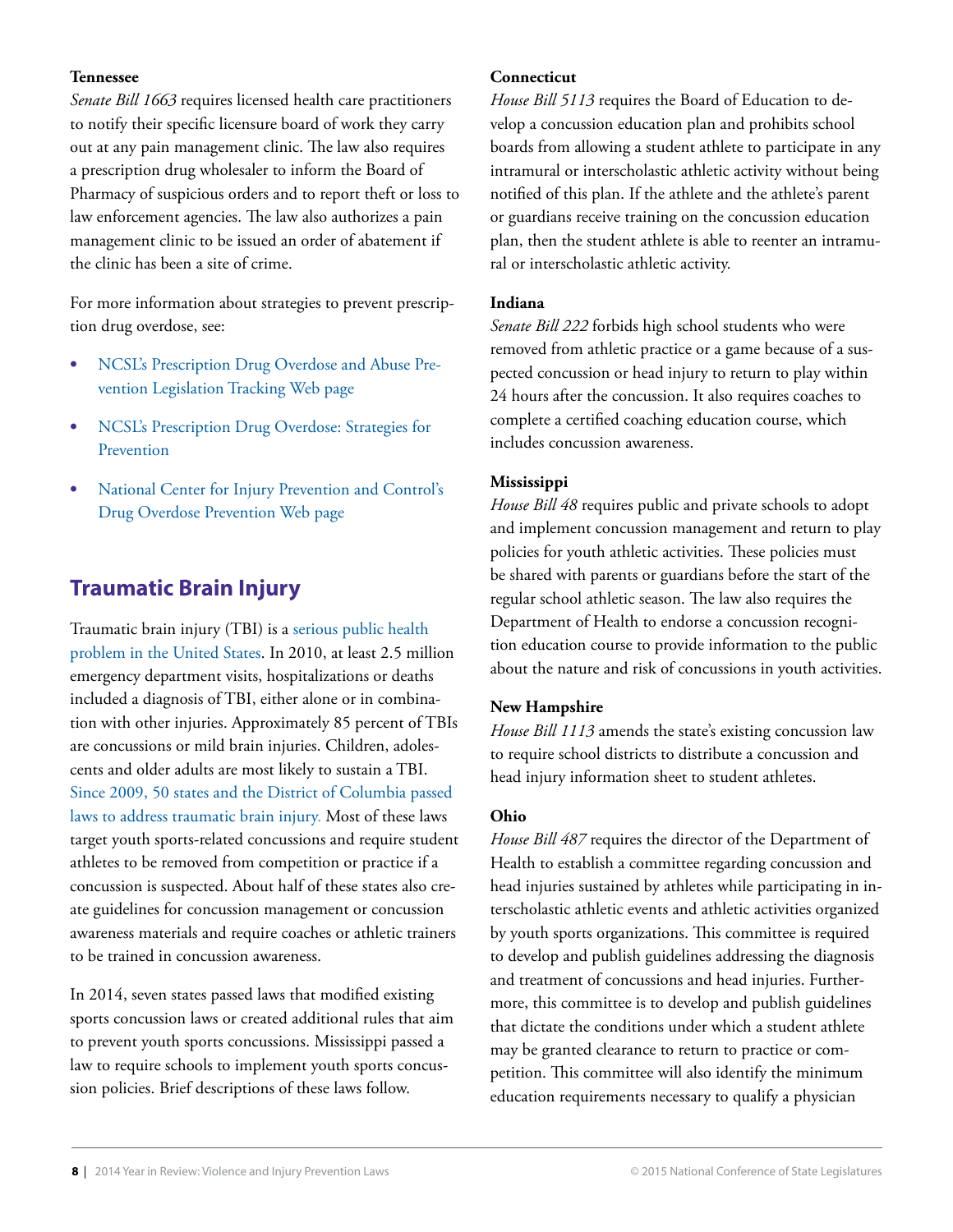or licensed health care professional to assess and clear an athlete for return to practice or competition.

#### **Rhode Island**

*House Bill 7367* requires teachers and school nurses to complete a low- or no-cost training course in concussions and traumatic brain injuries. The teachers and school nurses must complete a refresher course annually.

#### **Virginia**

*House Bill 410/Senate Bill 172* require each non-interscholastic and non-intramural youth sports program that uses public school property to establish policies regarding identifying and handling suspected concussions in student athletes. These policies must be consistent with either the local school's policies and procedures or the Board of Education's [Guidelines for Policies on Concussions in Student-](http://www.doe.virginia.gov/boe/guidance/health/concussions_in_student_athletes.pdf)**[Athletes](http://www.doe.virginia.gov/boe/guidance/health/concussions_in_student_athletes.pdf)** 

For more information about strategies to prevent traumatic brain injury, see:

- **[NCSL's Traumatic Brain Injury Laws Web page](http://www.ncsl.org/Default.aspx?TabId=18687)**
- National Center for Injury Prevention and Control's [Traumatic Brain Injury Web page](http://www.cdc.gov/traumaticbraininjury/)

# **Traffic Safety**

Motor vehicle crashes are one of the leading causes of death for Americans in their first three decades of life. In 2013, [more than 32,000](http://www-nrd.nhtsa.dot.gov/Pubs/812100.pdf) people died in crashes. The annual medical and work loss cost of motor vehicle crashes [nation](http://www.cdc.gov/Motorvehiclesafety/statecosts/index.html)[wide is estimated at \\$41 billion](http://www.cdc.gov/Motorvehiclesafety/statecosts/index.html); \$17 billion of that is spent on medical costs alone.

In 2014, at least 18 states passed laws to address some aspect of traffic safety. This report summarizes only those laws that relate to distracted driving, ignition interlocks, 24/7 sobriety programs and graduated driver's licensing. For a complete overview of 2014 enacted traffic safety legislation and research, see NCSL's *[Traffic Safety Trends: State](http://www.ncsl.org/research/transportation/traffic-safety-trends-state-legislative-action-2014.aspx)  [Legislative Action, 2014.](http://www.ncsl.org/research/transportation/traffic-safety-trends-state-legislative-action-2014.aspx)*

## **[Distracted Driving](http://www.cdc.gov/Motorvehiclesafety/Distracted_Driving/index.html)**

Since 2000, legislatures in every state have considered legislation related to distracted driving or, more specifically, driver cell phone use. In 2014, legislators in nine states passed at least 10 distracted driving laws. Brief descriptions of these laws follow.

#### **Iowa**

*Senate Bill 2130* authorizes the Department of Transportation to develop education programs to foster public awareness about the dangers and consequences of driving while distracted.

#### **Louisiana**

*House Bill 370* prohibits drivers from using wireless communication devices while driving through school zones during posted active hours.

#### **New Hampshire**

*House Bill 1360* prohibits use of hand-held wireless communication devices while driving. It also authorizes the commissioner of safety to develop a public education program to alert the public about this new law.

#### **New Mexico**

*Senate Bill 19* prohibits reading, viewing or typing text messages on a mobile communication device while driving a motor vehicle.

#### **South Carolina**

*Senate Bill 459* makes it unlawful for a person to use a wireless electronic communication device to compose, send or read text-based communications while operating a motor vehicle on public streets and highways.

#### **South Dakota**

*Senate Bill 13* makes use of hand-held mobile telephones while driving a commercial motor vehicle a serious traffic violation and allows the Department of Public Safety to revoke commercial driver's licenses of those convicted of this violation.

*House Bill 1177* prohibits use of hand-held electronic wireless communication devices to write, send or read a textbased communication while driving a motor vehicle.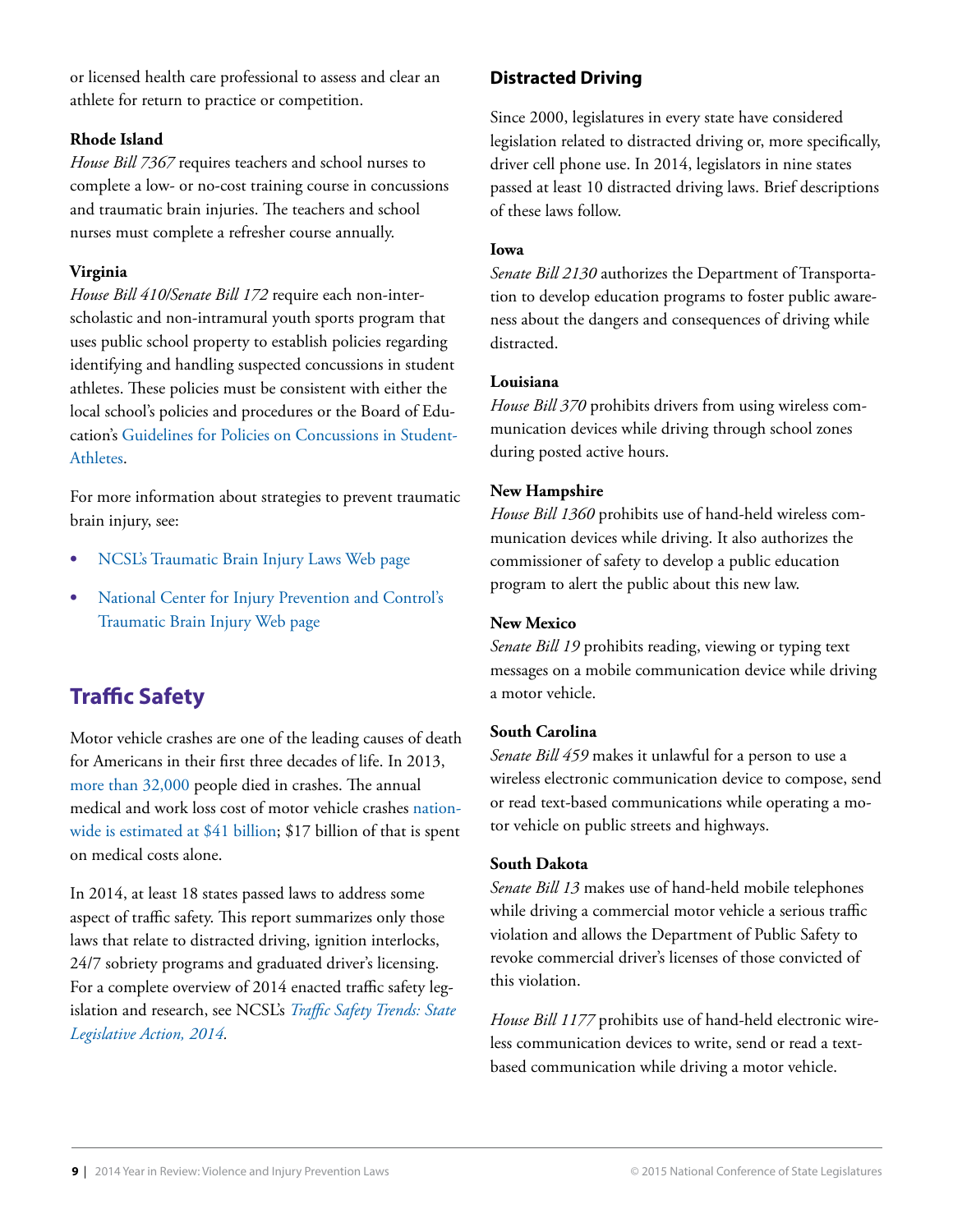#### **Utah**

*Senate Bill 253* modifies existing law to prohibit operating a motor vehicle while using laptops or other communication devices that are readily removable from the vehicle and are used for the following activities: manually writing; sending or reading an instant message or electronic mail; dialing a phone number; accessing the Internet; and viewing or recording video.

#### **Vermont**

*Senate Bill 314* amends current law to prohibit use of a hand-held mobile telephone device while driving a commercial vehicle.

#### **Wisconsin**

*Assembly Bill 12* prohibits drivers from being engaged or occupied with an activity that interferes with the person's ability to safely drive a motor vehicle. The law also prohibits use of any electronic device that visually provides entertainment while operating a motor vehicle.

#### **[Ignition Interlock](http://www.cdc.gov/motorvehiclesafety/impaired_driving/index.html)**

All 50 states and the District of Columbia have some type of law related to ignition interlocks, which prevent a car from being started if alcohol is detected on the driver's breath. Some require all driving under the influence offenders to use them. Others require only those convicted with a high blood alcohol concentration (BAC) or repeat offenders. In 2014, seven states passed laws related to ignition interlocks. Brief descriptions of these laws follow.

#### **Alabama**

*Senate Bill 319* allows a person who is convicted for driving under the influence to elect to have an ignition interlock device installed in his or her car in lieu of a driver's license suspension.

#### **Delaware**

*House Bill 212* requires all driving under the influence offenders to install an ignition interlock in the vehicle they operate.

#### **Louisiana**

*Senate Bill 277* requires an ignition interlock device to be installed in the vehicles of people convicted of driving while intoxicated for the second time.

#### **Maryland**

*House Bill 1015* requires an individual who is convicted of transporting a minor younger than age 16 while driving under the influence of alcohol to participate in the Ignition Interlock System Program, which mandates ignition interlock usage.

*Senate Bill 87* establishes that repeat offenders of alcohol or drug-related driving offenses must either submit to a suspension of the driver's license for one full year or agree to and complete one full year of participation in the Ignition Interlock System Program.

#### **New Hampshire**

*Senate Bill 247* establishes requirements for removing an ignition interlock device from a vehicle by requiring the interlock service provider to first obtain a certificate of removal of the interlock from the state.

#### **South Carolina**

*Senate Bill 137* requires anyone under age 21 convicted of driving with an unlawful alcohol concentration to install an ignition interlock device in his or her vehicle.

#### **West Virginia**

*Senate Bill 434* establishes the Motor Vehicle Alcohol Test and Lock Program for people whose licenses have been revoked for certain driving under the influence offenses. The program requires these offenders to use the ignition interlock.

## **24/7 Sobriety Programs**

24/7 Sobriety Programs require those convicted of alcoholrelated offences to take frequent breathalyzer tests or other alcohol monitoring tests to ensure sobriety. Anyone who fails or skips the test is subject to minimal but certain punishments. [South Dakota](http://apps.sd.gov/atg/dui247/) was the first state to establish this type of program in 2007. Although not all state programs specify impaired driving restrictions, Idaho, South Dakota, Washington and Wyoming passed laws in 2014 to include ignition interlock requirements within the state program. Brief descriptions of these laws follow.

#### **Idaho**

*House Bill 461* authorizes the attorney general to establish a sobriety and drug monitoring program to reduce the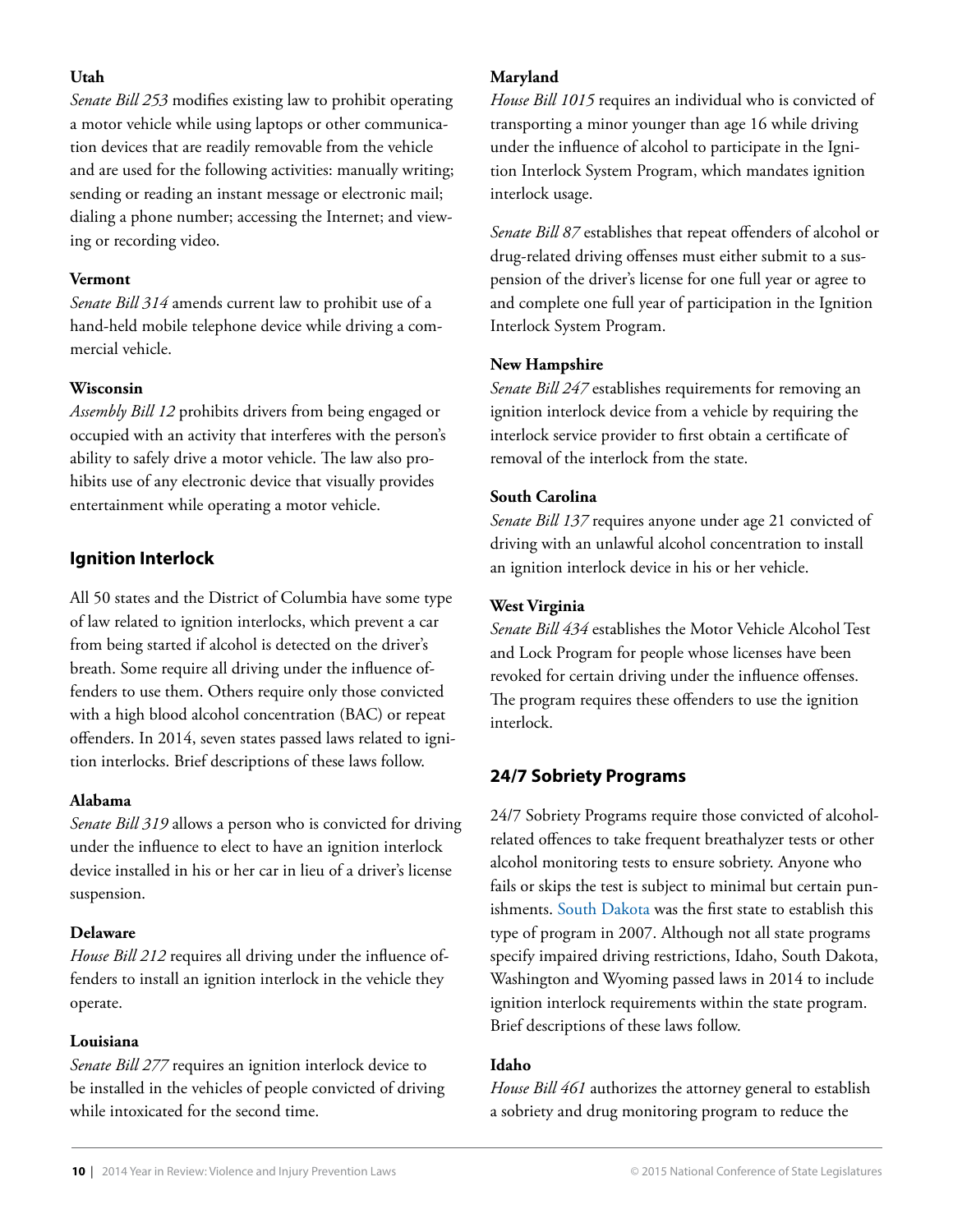number of people on Idaho's highways who drive under the influence of alcohol or drugs.

#### **South Dakota**

*Senate Bill 21* makes changes to the existing sobriety program by allowing a sheriff to remove a participant from ignition interlock sobriety testing if the participant fails to pay the required fees and costs for those testing devices. The participant will be placed on twice-a-day, in-person testing by the sheriff as a result of failure to pay.

#### **Washington**

*Senate Bill 6413* requires a court in a locality where 24/7 monitoring is used to sentence a driving while intoxicated offender to 24/7 monitoring, to ignition interlock requirements, or to both.

#### **Wyoming**

*Senate Bill 31* authorizes the attorney general to create a 24/7 sobriety program to reduce the number of repeat crimes that are related to substance abuse. This reduction is to be completed by monitoring and enforcing an offender's sobriety through intensive alcohol and drug testing. If any violations are discovered, immediate and appropriate actions must be taken.

#### **[Graduated Driver Licensing](http://www.cdc.gov/motorvehiclesafety/teen_drivers/index.html)**

Graduated driver licensing (GDL) systems are proven effective in keeping teens safer on the road. They help new drivers gain experience under low-risk conditions by granting driving privileges in stages. As teens move through the stages of GDL, they are given extra privileges, such as driving at night or driving with passengers.

In 2014, five states passed laws to create or change graduated driver's license restrictions for teen drivers. Brief descriptions of these laws follow.

#### **Iowa**

*Senate Bill 115* creates an additional restriction for teens with intermediate licenses by limiting to one the number of unrelated minor passengers in the motor vehicle.

#### **Maine**

*House Bill 1358* (LD 1862) authorizes the secretary of state to issue special restricted driver's licenses to people under the age of 15 based on educational or employment need. To receive this special license, the person must complete a minimum of 70 hours of driving, including 10 hours of night driving, while accompanied by a licensed driver. The licensed driver must be a parent or guardian or at least age 20.

#### **Minnesota**

*House File 2684* modifies provisions on graduated driver licensing to establish a voluntary supplemental curriculum for educating parents of novice drivers. The law also increases to 30 hours the minimum amount of supervised driving time for an instruction permit and requires that a log of supervised driving time be submitted.

#### **New Hampshire**

*House Bill 1317* requires a driving education course curriculum to include at least 30 hours of classroom instruction, 10 hours of behind-the-wheel driver training and six hours of observation.

#### **Utah**

*House Bill 18* provides that a person who is age 17 or younger is eligible for a driver's license certificate if the person has held an equivalent learner's permit issued by another state or branch of the U.S. Armed Forces for six months.

#### **Three Stages of Graduated Driver Licensing**

- 1. The learner stage requires teenage drivers to be accompanied and supervised by a licensed adult as they learn to drive.
- 2. The intermediate or provisional stage allows unsupervised driving, but teen drivers are subject to some limitations such as the number of passengers or the time of day.
- 3. The final stage is full licensure, where all restrictions and provisions are lifted.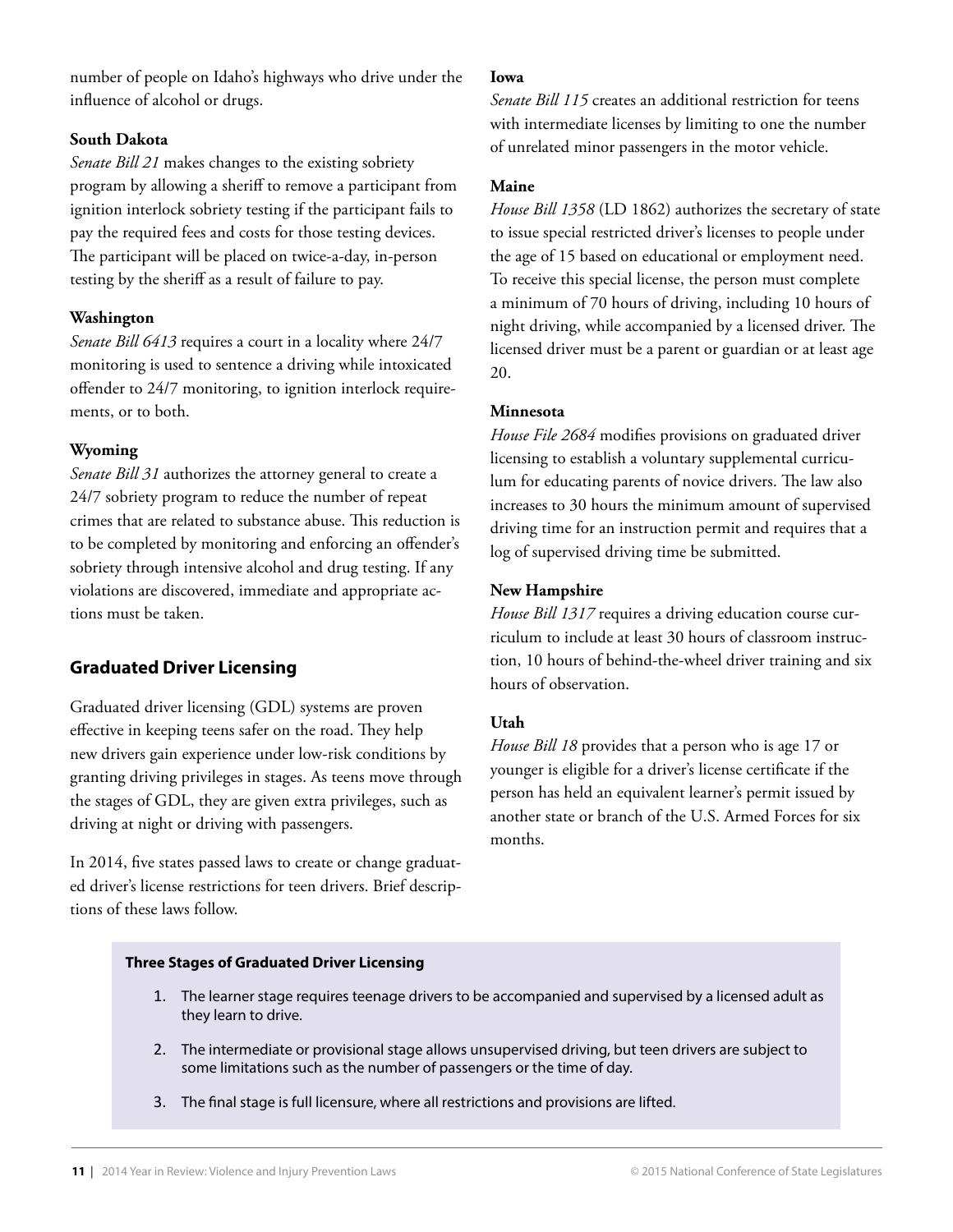For more information about strategies to prevent motor vehicle-related injuries and fatalities, see:

- **[NCSL's Traffic Safety Legislation Database](http://www.ncsl.org/Default.aspx?TabId=13599)**
- National Center for Injury Prevention and Control's [Motor Vehicle Safety Web page](http://www.cdc.gov/motorvehiclesafety/)

## **Older Adult Falls**

Each year in the United States, [one in three adults over age](http://www.cdc.gov/homeandrecreationalsafety/falls/adultfalls.html)  [65](http://www.cdc.gov/homeandrecreationalsafety/falls/adultfalls.html) falls. Long-term physical injuries, such as hip fractures and traumatic brain injuries, are just two of the many consequences and costs of older adult falls. While the federal Medicare program pays for the bulk of these costs, the AARP estimates that state Medicaid programs pay for 11 percent of the direct costs associated with older adult falls.

Increasingly, [state legislatures are playing a role in prevent](http://www.ncsl.org/Default.aspx?tabid=13854)[ing older adult falls](http://www.ncsl.org/Default.aspx?tabid=13854) by establishing programs and appropriating funds to encourage fall prevention activities. In 2014, Connecticut and New York appropriated funds to support fall prevention activities. Hawaii and New Mexico also passed laws to establish programs that aim to prevent older adult falls. Brief descriptions of these laws follow.

#### **Connecticut**

*House Bill 5596* appropriates \$475,000 to the Department of Aging for fall prevention activities.

#### **Hawaii**

*House Bill 2053* establishes a fall prevention and early detection program within the Department of Health's Emergency Medical Services and Injury Prevention System Branch. The program is responsible for coordinating provision of public and private services that focus on fall prevention and early detection for older adults.

#### **New Mexico**

*House Bill 99* establishes a statewide and community-based older adult fall risk awareness and prevention program.

#### **New York**

*Senate Bill 6353* appropriates state funds for services and expenses to localities, including grants, of an older adult falls prevention program.

For more information about strategies to prevent older adult falls, see:

- **[NCSL's Elderly Fall Prevention Legislation and Stat](http://www.ncsl.org/Default.aspx?TabId=13854)**[utes Web page](http://www.ncsl.org/Default.aspx?TabId=13854)
- National Center for Injury Prevention and Control's [Falls Among Older Adults Web page](http://www.cdc.gov/homeandrecreationalsafety/falls/adultfalls.html)

## **Sexual Violence, Intimate Partner Violence and Teen Dating Violence**

The Centers for Disease Control and Prevention identifies sexual violence, including intimate partner and teen dating violence, as a major public health problem. In 2014, six states passed laws to address sexual violence, intimate partner violence and teen dating violence prevention. Brief descriptions of these laws follow.

#### **California**

*Senate Bill 1165* authorizes a school district to voluntarily provide education on dating violence, sexual abuse and sex trafficking prevention. School districts that elect to offer this instruction are required to ensure that each pupil receives the instruction at least once in junior high (or middle school) and at least once in high school.

#### **Connecticut**

*House Bill 5029* requires all higher education institutions to report annually to the Higher Education Committee on the following activities: sexual assault prevention and awareness programming; sexual assault policies and campaigns; and the number of incidents and disciplinary cases involving sexual assault, stalking and intimate partner violence. It also requires institutions to include information about stalking and family violence in their annual uniform campus crime reports. All higher education institutions are required to enter into a memorandum of understanding with at least one community-based sexual assault crisis service center to ensure students have access to free and confidential counseling services.

*House Bill 5593* requires local and regional boards of education and the Department of Education to address teen dating violence in schools in the same way that current law requires them to address bullying. This includes establish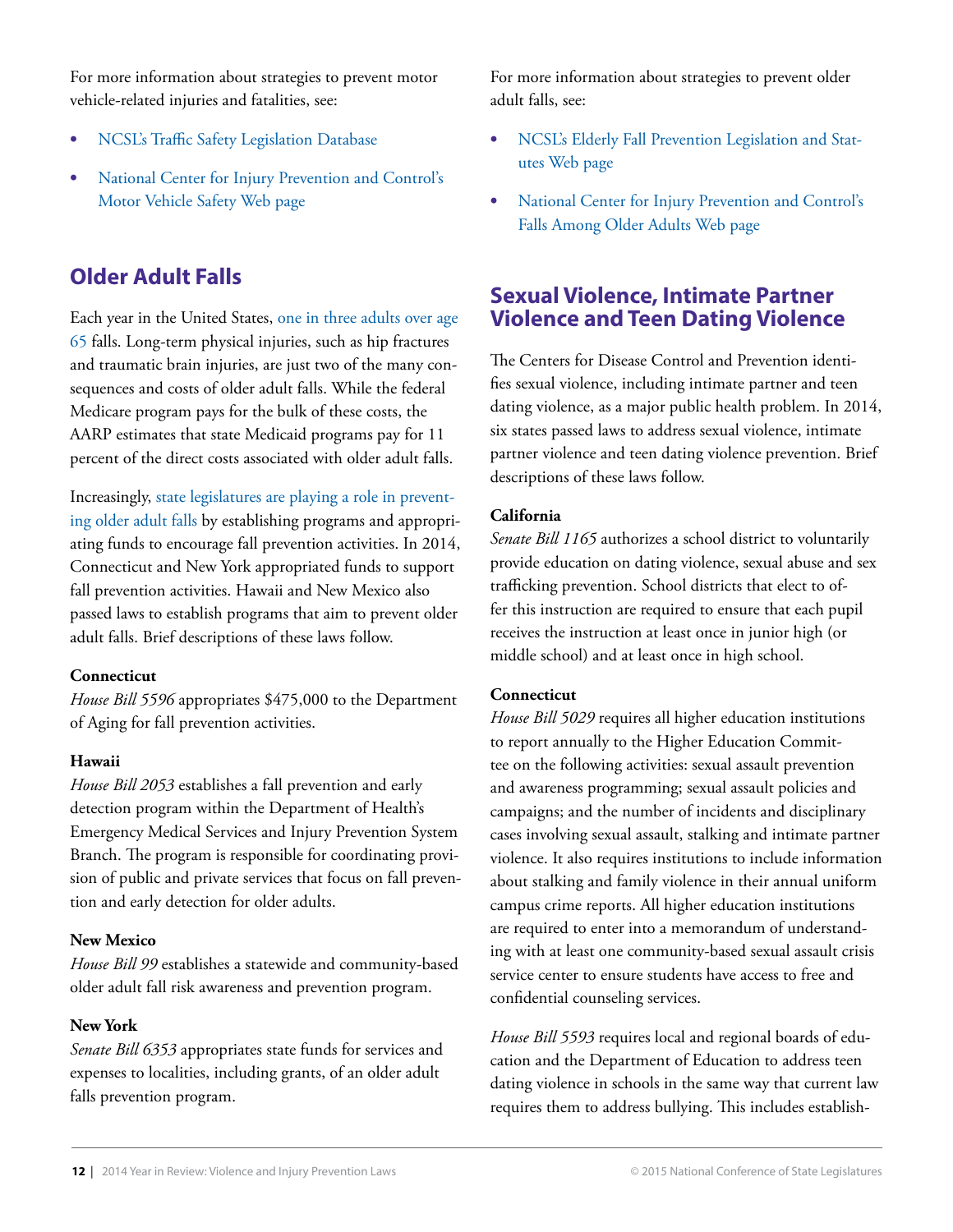ing a safe school climate plan and resource network to identify, prevent and educate people about dating violence. In addition, these boards of education and the Department of Education are required to provide teen dating violence prevention, identification and response training to certain school employees.

#### **Illinois**

*House Bill 5288* allows school counselors to participate in an in-service training program about communicating with, and listening to, youth victims of domestic or sexual violence.

#### **Louisiana**

*House Bill 1052* creates the Domestic Violence Prevention Commission. The law creates a list of duties for the commission, which includes conducting a comprehensive review of all existing public and private domestic violence programs to identify gaps in prevention and intervention services. In addition, the commission's duty is to increase coordination among public and private programs to strengthen domestic violence prevention and intervention services.

#### **Massachusetts**

*Senate Bill 2334* establishes a domestic violence fatality review team within the Executive Office of Public Safety and Security. The purpose of the team is to decrease the incidence of domestic violence fatalities by increasing prevention. This is to be done by recommending changes in law, policy and practice.

#### **Virginia**

*House Bill 1233* allows victims of stalking the same protection as victims of domestic violence under Virginia's confidentiality program.

For more information about strategies to prevent sexual violence and teen dating violence, see:

- **•**  [NCSL's Teen Dating Violence Legislation Web page](http://www.ncsl.org/Default.aspx?TabId=17582)
- **•**  [National Center for Injury Prevention and Control's](http://www.cdc.gov/violenceprevention/sexualviolence/index.html)  [Sexual Violence Prevention Web page](http://www.cdc.gov/violenceprevention/sexualviolence/index.html)
- **•**  [National Center for Injury Prevention and Control's](http://www.cdc.gov/violenceprevention/intimatepartnerviolence/index.html)  [Intimate Partner Violence Prevention's Web page](http://www.cdc.gov/violenceprevention/intimatepartnerviolence/index.html)

## **Child Maltreatment**

Child maltreatment affects hundreds of thousands of children in the United States each year. [In 2012](http://www.acf.hhs.gov/sites/default/files/cb/cm2012.pdf), more than 1,600 children from newborns to age 17 died from abuse and neglect. For more information about state policy options to prevent child maltreatment see [NCSL's Preventing](http://www.ncsl.org/Default.aspx?tabid=28501)  [Child Maltreatment: Defining the Problem, Discussing](http://www.ncsl.org/Default.aspx?tabid=28501)  **Solutions** 

In 2014, six states passed laws related to child maltreatment prevention. Brief descriptions of these laws follow.

#### **Arkansas**

*House Bill 1103* appropriates funds to the state Child Abuse and Neglect Prevention Board to be used specifically for prevention services.

#### **Arizona**

*Senate Bill 1001a* provides the statutory framework for the Department of Child Safety (DCS) within the Division of Children, Youth and Families. DCS is required to protect children alleged to be abused or neglected and to be responsible for screening and investigating allegations of child abuse and neglect. In addition, DCS is required to promote safe and stable family environments for children.

#### **Louisiana**

*Senate Bill 524* requires child day care providers to participate in a four-hour orientation that includes recognizing signs of child abuse and ways to prevent child abuse.

#### **Maine**

*House Bill 1208* (LD 1685) requires the Department of Health and Human Services to convene a working group to review current laws related to the abuse and neglect of children, identify gaps in the safety net to protect children from abuse and neglect, and make recommendations to fill these gaps to strengthen protection of children from abuse and neglect.

#### **Pennsylvania**

*House Bill 431* requires mandated reporters of child abuse, such as people who work with children as their profession, to complete at least three hours of child abuse recognition and reporting training.